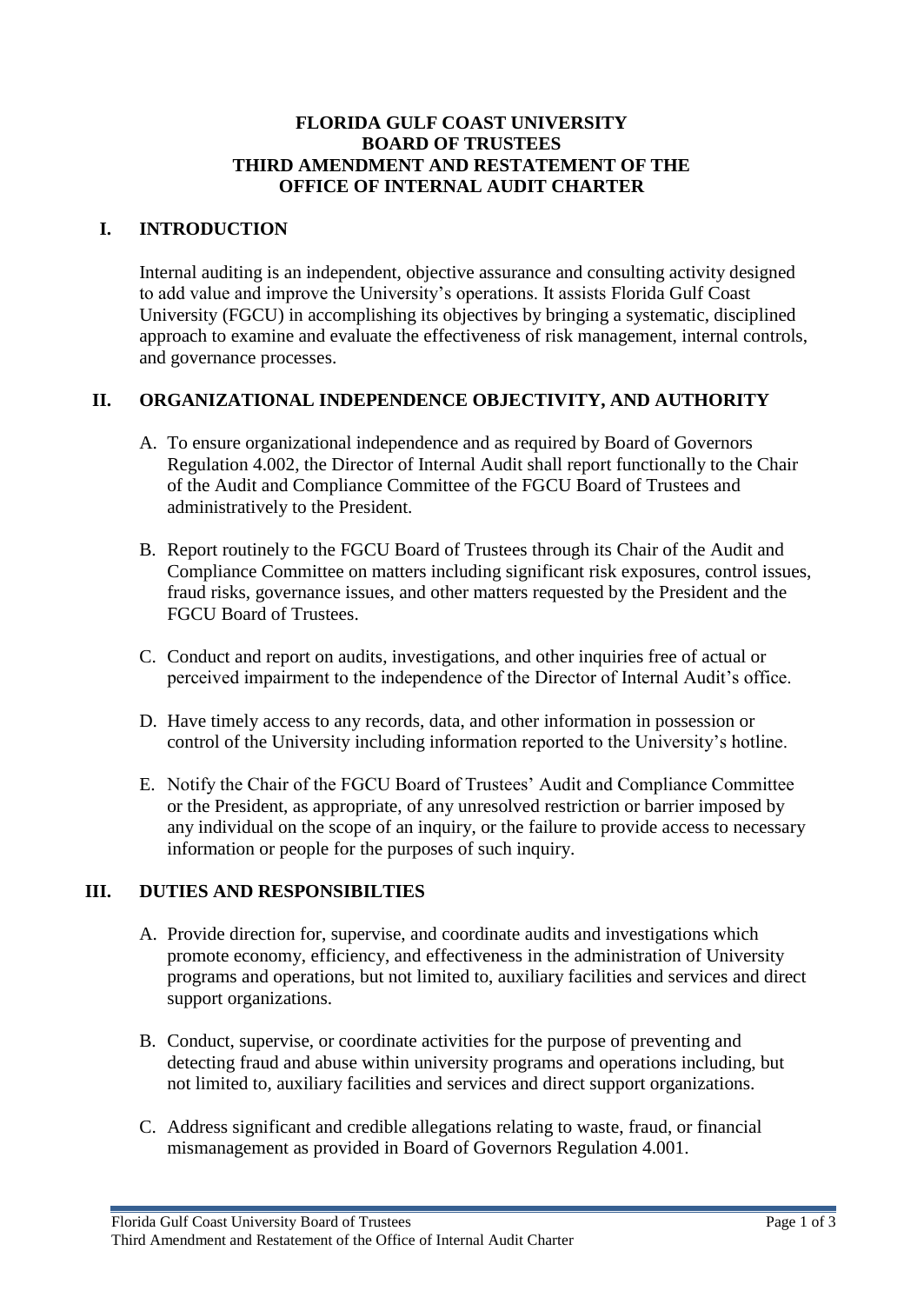- D. Keep the President and the FGCU Board of Trustees through its Chair of the Audit and Compliance Committee informed concerning significant and credible allegations and known occurrences of waste, fraud, mismanagement, abuses, and deficiencies relating to University programs and operations.
- E. Promote in collaboration with other appropriate University officials, effective coordination between the University and the Florida Auditor General, federal auditors, accrediting bodies, and other governmental or oversight bodies.
- F. Review and make recommendations, as appropriate, concerning policies and regulations related to the University's programs and operations including, but not limited to, auxiliary facilities and services and direct support organizations.
- G. Communicate to the President and the FGCU Board of Trustees through the Audit and Compliance Committee, at least annually, the office's plans and resource requirements, including significant changes, and the impact of resource limitations.
- H. Provide training and outreach, to the extent practicable, designed to promote accountability and address topics such as fraud awareness, risk management, controls, and other related subject matter.
- I. Coordinate or request audit, financial, and fraud-related compliance, controls, and investigative information or assistance as may be necessary from any university, federal, state, or local government entity.
- J. Develop and maintain a quality assurance and improvement program for the Office of Internal Audit in accordance with professional auditing standards. The program must include an external assessment conducted at least once every five (5) years. The external assessment report and any related improvement plans shall be presented to the FGCU Board of Trustees.
- K. Establish policies which articulate the steps for reporting and escalating matters of alleged misconduct, including criminal conduct, when there are reasonable grounds to believe such conduct has occurred.
- L. Inform the FGCU Board of Trustees when contracting for specific instances of audit or investigative assistance.

#### **IV. REPORTING RESPONSIBILITIES**

- A. Audit engagements shall be performed in accordance with the International Professional Practices Framework, published by the Institute of Internal Auditors, Inc., the Government Auditing Standards published by the United States Government Accountability Office, and/or the Information Systems Auditing Standards published by ISACA.
- B. At the conclusion of each audit engagement, the Director of Internal Audit shall prepare a report to communicate the audit results and action plans to the FGCU Board of Trustees and University management.